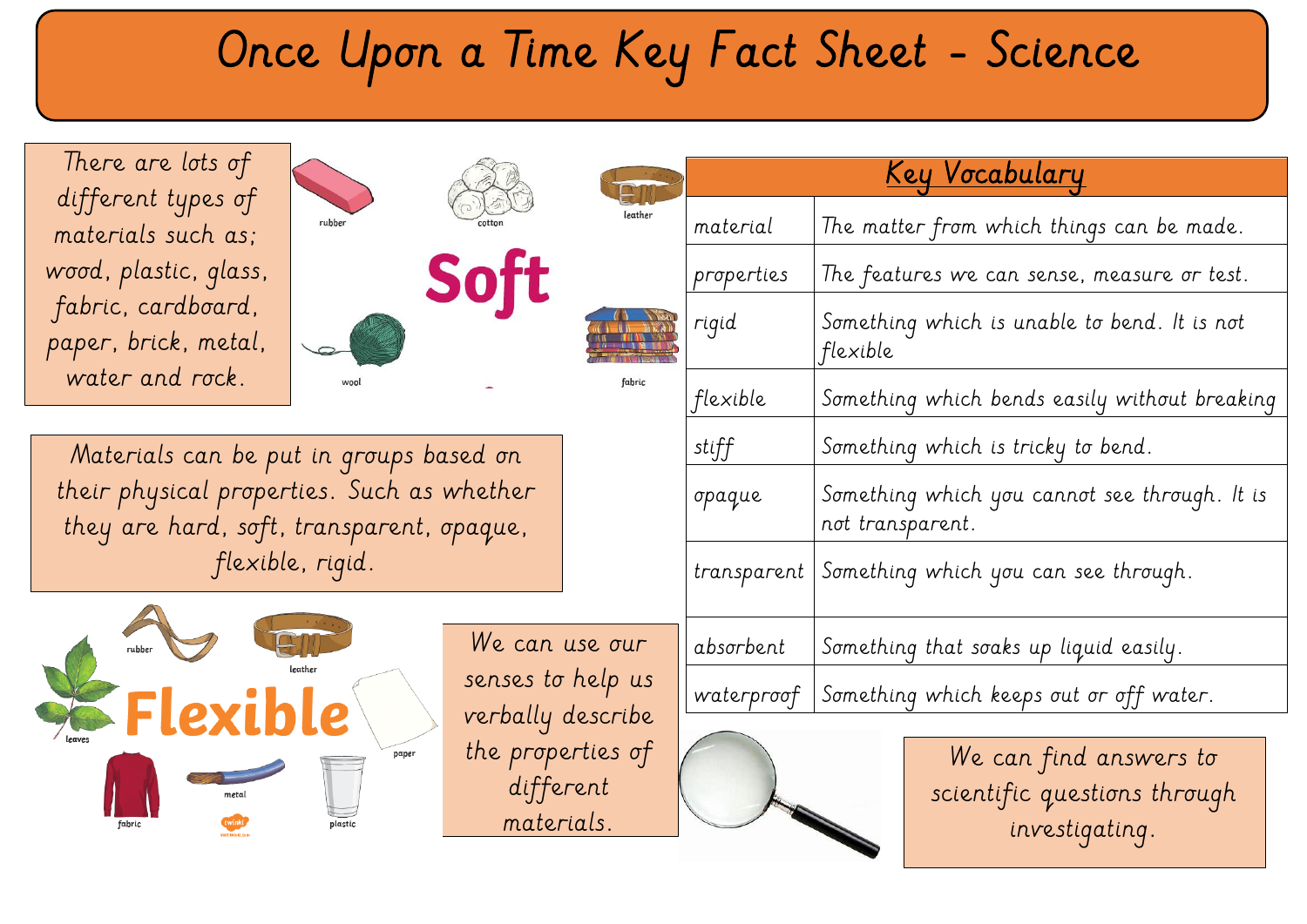## Once Upon a Time Key Fact Sheet – Art and Design

There are 3 primary colours. A primary colour cannot be made by mixing other colours together. Primary colours are red, yellow and blue.



When 2 primary colours are mixed together they make a secondary colour. These are green, orange and purple.



## Key Vocabulary secondary colour  $|A \rangle$  colour made from mixing two primary colours.  $fabric$   $A cloth like material.$  $p$ astels  $A$  material used to draw or create art.